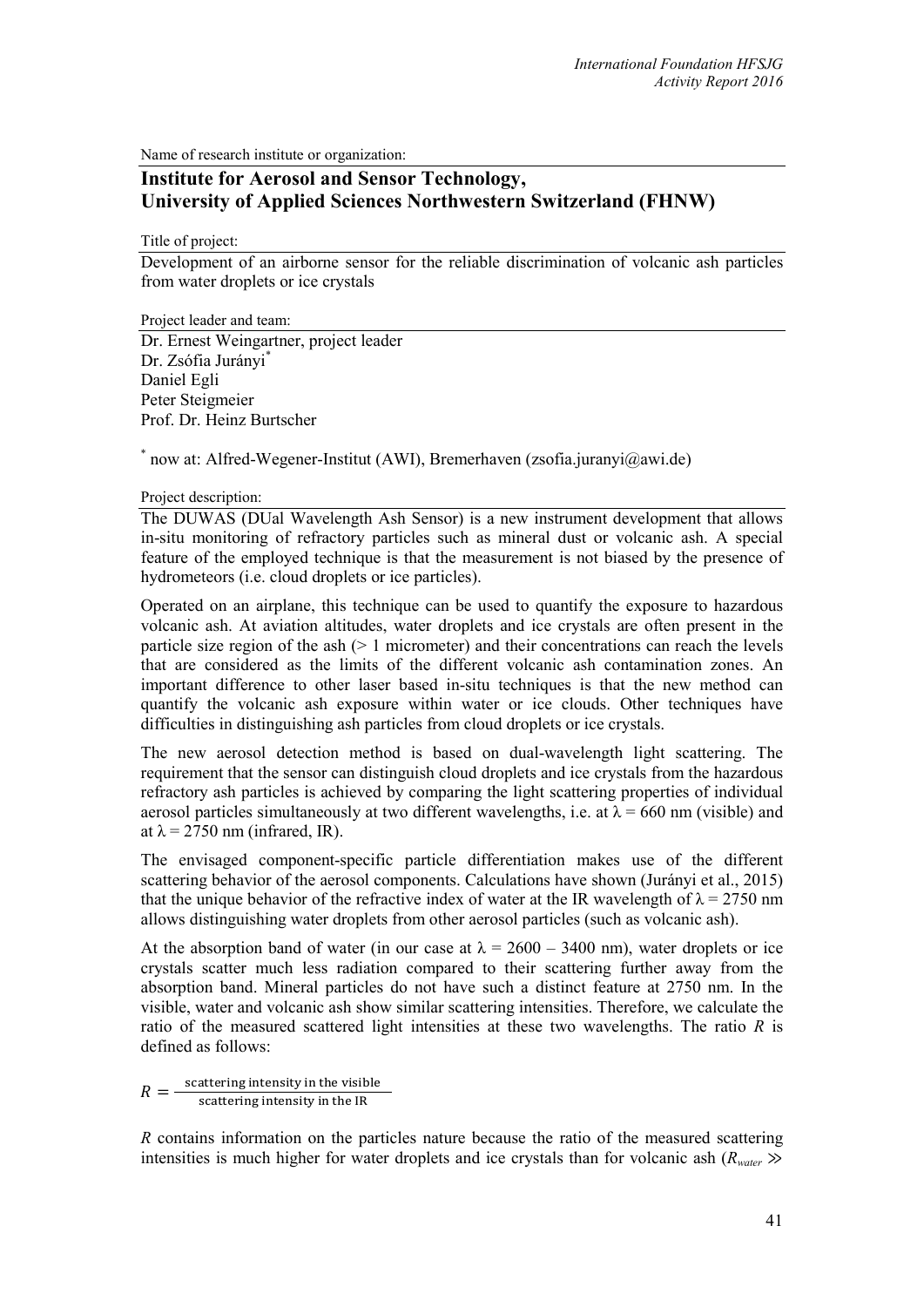#### *International Foundation HFSJG Activity Report 2016*

*Rash*). For more information, the reader is referred to Jurányi et al. (2015) and Weingartner et al. (2016).

The development of the DUWAS started in 2014, and its correct operation was first tested in the laboratory with various well-defined aerosols and water droplets. In December 2015, we installed the DUWAS at the High Altitude Research Station Jungfraujoch (3580 m asl). The instrument was placed outdoors on the terrace of the research facility (see Figure 1), where it was fully exposed to the harsh weather conditions prevailing at this site. The station is often engulfed in clouds (supercooled, mixed-phase and ice clouds) and during the campaign, the ambient temperatures were often below -20°C with extraordinary high wind speeds (up to 100 km/h).



*Figure 1. The DUWAS on the terrace of the Jungfraujoch research facility at 3580 m asl. The device is protected by a metallic cover. The instrument's inlet (entrance into the wind tunnel) is on the left side. (photo credit: Z. Jurányi)*

During the outdoor operation, intermittently small amounts of dust and ash particles were manually injected into the DUWAS sampling line to test its proper functioning. Figure 2 shows the measured *R*-value distributions for hydrometeors, dust and ash particles at the Jungfraujoch. The distributions are well separated; one even sees two distinct peaks present at the same time (green dashed line) when test dust particles were injected during cloudy conditions. This analysis shows that the DUWAS can clearly differentiate dust or ash particles from ambient cloud droplets and ice particles.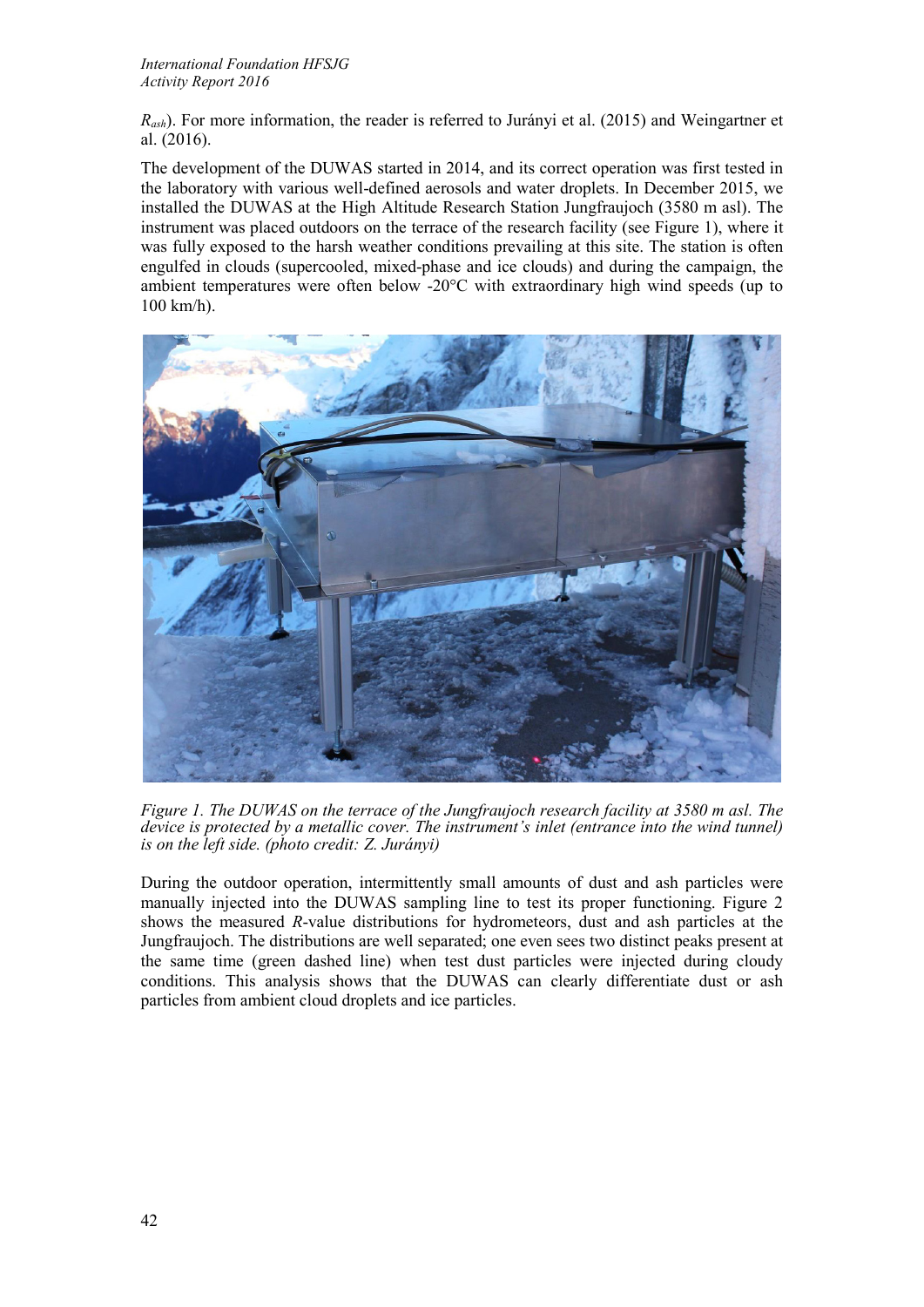

*Figure 2. Measured R-value distributions at the high alpine site Jungfraujoch. Ambient hydrometeors (droplets and ice crystals) are characterized by relatively high R-values, in contrast to Arizona test dust and ash particles sampled at the Eyjafjallajökull volcano. These particles were injected into the DUWAS sampling line during normal operation at ambient temperatures. The envisaged differentiation works in natural mid-level clouds.*

In a next step, the DUWAS was tested in summer 2016 on-board of the research aircraft METAIR-DIMO. We installed the instrument in the measurement pod of the airplane, and a flow channel was designed and implemented such that the ambient aerosol (ca. 100 km/h) was isokinetically directed to the DUWAS detection volume. Overall, four flights were conducted over the Swiss Plateau, and the ambient aerosol was characterized out-of-clouds as well as within natural cloud edges.

These airborne measurements confirm the findings from the Jungfraujoch: In flight, the DUWAS was able to discriminate cloud particles from other super-micrometer sized dust-like particles that were present at low concentration as a "natural background" in our ambient atmosphere. Calculations show that the instrument would be capable of measuring volcanic ash concentrations that are considered dangerous for air traffic.

Based on all these tests we plan to further develop the sensor. As a university, we are looking for future collaborations with companies that are interested in commercializing this new technique. A patent application on this method has been filed.

References:

Juranyi, Z., H. Burtscher, M. Loepfe, M. Nenkov, and E. Weingartner, Dual-wavelength light-scattering technique for selective detection of volcanic ash particles in the presence of water droplets, Atmos. Meas. Tech., **8**, 12, 5213- 5222, doi: 10.5194/amt-8-5213-2015, 2015. http://www.atmos-meas-tech.net/8/5213/2015/